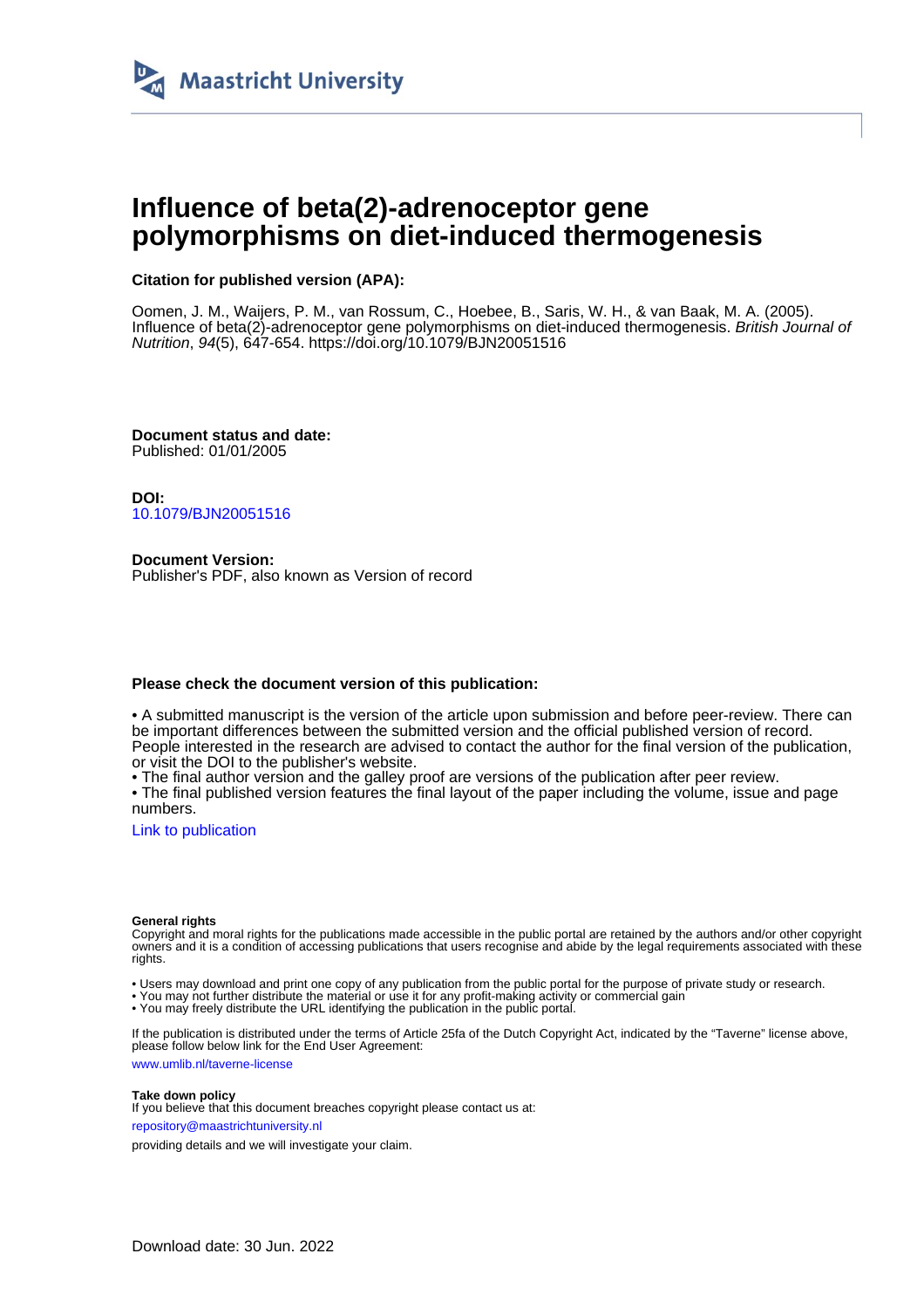## Influence of  $\beta_2$ -adrenoceptor gene polymorphisms on diet-induced thermogenesis

J. M. Oomen<sup>1</sup>\*, P. M. C. M. Waijers<sup>2</sup>, C. van Rossum<sup>2</sup>, B. Hoebee<sup>3</sup>, W. H. M. Saris<sup>1</sup> and M. A. van Baak<sup>1</sup>

<sup>1</sup>Department of Human Biology/NUTRIM, Maastricht University, Maastricht, The Netherlands

<sup>2</sup>Centre for Nutrition and Health and

 $^3$ Laboratory of Toxicology, Pathology and Genetics, National Institute for Public Health and the Environment, Bilthoven, The Netherlands

(Received 21 October 2004 – Revised 31 March 2005 – Accepted 9 May 2005)

The sympathetic nervous system is involved in the control of energy metabolism and expenditure. Diet-induced thermogenesis is mediated partly by the ßadrenergic component of this system. The aim of the present study was to investigate the role of genetic variation in the  $B_2$ -adrenoceptor in diet-induced thermogenesis. Data from twenty-four subjects (fourteen men and ten women; BMI 26·7(SEM 0·8) kg/m<sup>2</sup>; age 45·2(SEM 1·4) years) with different polymorphisms of the B<sub>2</sub>-adrenoceptor at codon 16 (Gly16Gly, Gly16Arg or Arg16Arg) were recruited for this study. Subjects were given a high-carbohydrate liquid meal, and the energy expenditure, respiratory exchange ratio, and plasma concentrations of NEFA, glycerol, glucose, insulin and catecholamines were measured before and over 4 h after the meal. The AUC of energy expenditure (diet-induced thermogenesis) was not significantly different between polymorphism groups, nor was the response of any of the other measured variables to the meal. In a multiple regression model, the only variable that explained a significant proportion (32 %) of the variation in diet-induced thermogenesis was the increase in plasma adrenaline in response to the meal ( $P<0.05$ ). The  $B<sub>2</sub>$ adrenoceptor codon16 polymorphisms did not contribute significantly. In conclusion, an independent contribution of the codon 16 polymorphism of the  $B_2$ adrenoceptor gene to the variation in thermogenic response to a high-carbohydrate meal could not be demonstrated. The interindividual variation in thermogenic response to the meal was correlated with variations in the plasma adrenaline response to the meal.

#### ß2-Adrenoceptor polymorphisms: Diet-induced thermogenesis: Catecholamines

Energy expenditure (EE) is an important factor in body-weight regulation. Diet-induced thermogenesis (DIT) is the EE associated with ingestion, absorption and storage of food and accounts for  $10-15\%$  to the total daily EE. DIT shows considerable interindividual variation (Donahoo et al. 2004), and it can be hypothesised that a low DIT contributes to weight gain. Many studies have investigated DIT in obese and lean subjects, but these studies show equivocal results (de Jonge & Bray, 1997, 2002; Granata & Brandon, 2002). Nevertheless, when multiple interfering factors are taken into account simultaneously, the evidence for a reduction in DIT in obesity becomes stronger (de Jonge & Bray, 2002). In addition, several studies show no change in DIT after weight reduction, suggesting that a reduced DIT in obesity is not the consequence of the obese state per se (Bessard et al. 1983; Schutz et al. 1984).

In response to feeding, especially to carbohydrate intake, sympathetic nervous system activity increases (Schwartz et al. 1999; Tappy, 2004). The sympathetic nervous system-mediated thermogenic response is also referred to as facultative thermogenesis (Tappy, 2004). The sympathetic nervous system response is biphasic, with an initial increase in noradrenaline and a delayed adrenaline response (Astrup et al. 1986, 1989). The sympathetic nervous system-mediated component of DIT can be blocked by ß-adrenoceptor antagonists (Astrup et al. 1989; Tappy, 1996), demonstrating the involvement of the ß-adrenergic system.

ß-Adrenoceptor genes are suggested to be 'candidate genes' for the development of obesity (Chagnon et al. 2003). Several studies (Echwald et al. 1998; Hellstrom et al. 1999; Kortner et al. 1999; Meirhaeghe et al. 1999; Ukkola et al. 2001; van Rossum et al. 2002; Garenc et al. 2003; Gonzalez Sanchez et al. 2003) have shown an association between polymorphisms at codons 16 and/or 27 of the  $\beta_2$ -adrenoceptor gene and weight gain, obesity or obesity-related phenotypes.

Functional consequences of these polymorphisms with respect to adipocyte lipolysis have also been reported (Large et al. 1997; Eriksson et al. 2004). Large et al. (1997) demonstrated that isolated abdominal subcutaneous fat cells from women homozygous for the arginine 16 (Arg16) polymorphism of the  $\beta$ <sub>2</sub>-adrenoceptor gene had a 5-fold lower sensitivity for lipolysis induced by the  $\beta_2$ -adrenoceptor agonist terbutaline than did fat cells from women who were heterozygous or homozygous for glycine 16 (Gly16), independent of body fat. Eriksson et al. (2004) showed that homozygous haplotypes of the  $\beta_2$ -adrenoceptor gene differed about 250-fold in their sensitivity to terbutalineinduced lipolysis, the least sensitive haplotype being homozygous for the arginine variant at codon 16. In addition, we have recently

Abbreviations: absDIT, absolute diet-induced thermogenesis; Arg16, arginine 16; AUC, area under the curve; DIT, diet-induced thermogenesis; EE, energy expenditure; FFM, fat-free mass; Gly16, glycine 16; relDIT, relative diet-induced thermogenesis.

<sup>\*</sup> Corresponding author: Dr J. M. Oomen, fax +31 (0)43 367 9776, email j.oomen@hb.unimaas.nl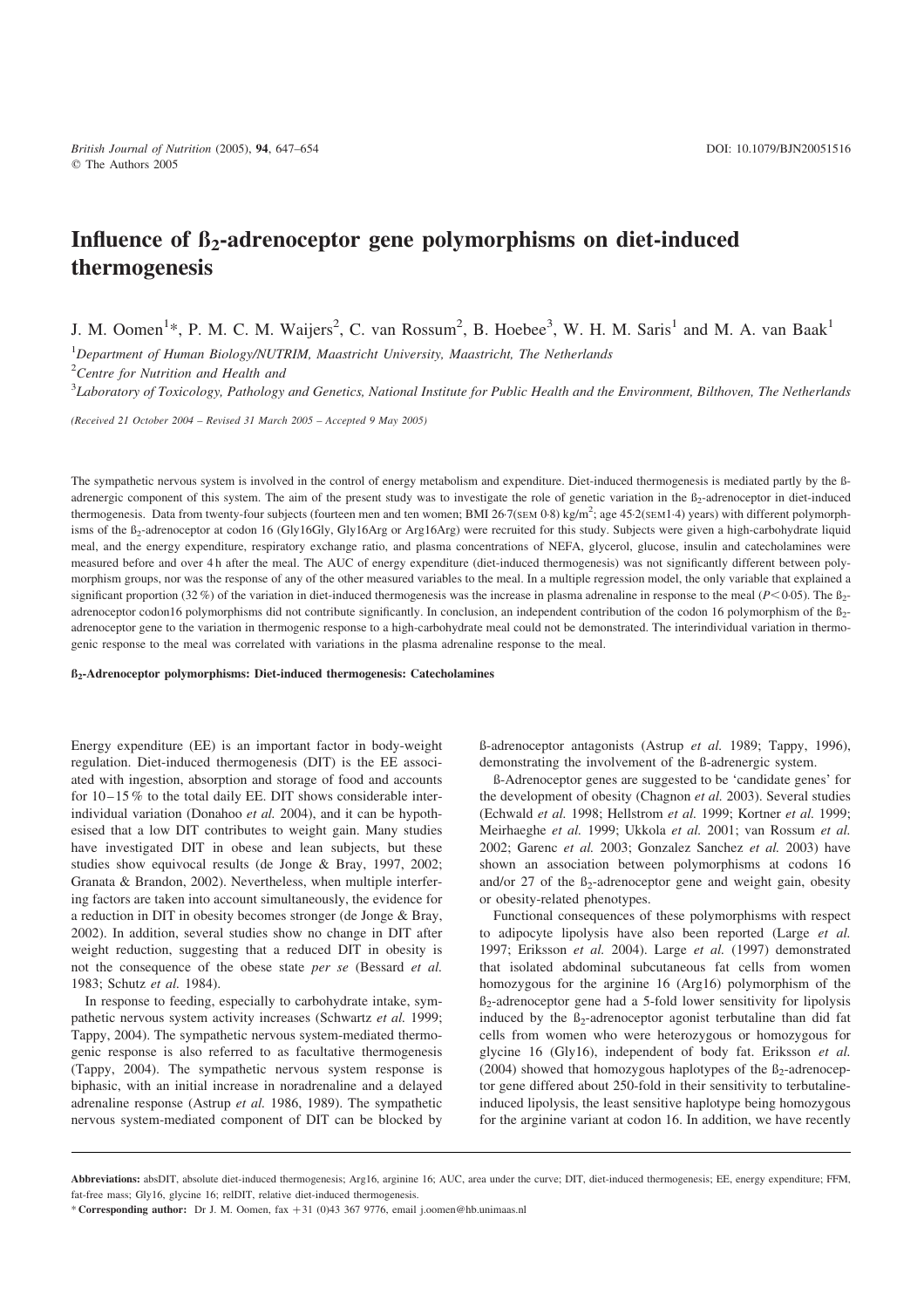reported that the thermogenic response to infusion of the  $\beta_2$ -adrenoceptor agonist salbutamol was blunted in carriers of the Arg16Arg variant of the  $\beta_2$ -adrenoceptor gene compared with Gly16 carriers (Oomen et al. 2005).

We therefore hypothesised that carriers of the Arg16Arg variant of the  $\beta_2$ -adrenoceptor gene might also have a reduced DIT in response to a high-carbohydrate meal compared with carriers of the Gly16 variant. This might, at least in part, explain the association between this polymorphism and obesity. The present study was designed to test this hypothesis.

#### **Methods**

#### Subjects

Twenty-five volunteers (fourteen men and eleven women) participated in the study. They were recruited from an existing cohort in the Maastricht area in The Netherlands that has previously been described (van Rossum et al. 2002). The age of the subjects ranged between 32 and 55 years. They did not use medication at the time of the study or the week before. The study protocol was reviewed and approved by the Ethics Committee of Maastricht University, and all subjects gave written informed consent before participating.

## Genotyping of the codon 16 polymorphism of the  $\beta_2$ -adrenoceptor gene

To genotype the codon 16 polymorphism of the  $\beta_2$ -adrenoceptor gene, genomic DNA was extracted from leucocytes from each individual by digestion with proteinase K followed by phenol– chloroform extraction. Determination of the polymorphism was performed using a PCR–restriction fragment length polymorphism analysis as described before (Large et al. 1997).

#### Experimental design

The day preceding the experimental day, subjects consumed a fixed diet provided by the researchers. This diet (energy content 10·8(SEM 0·3) MJ/d) consisted of 50 % energy from carbohydrates, 15 % from protein and 35 % from fat, which corresponds to the average macronutrient composition of the Dutch diet. The total amount of energy that each subject received was based on an estimation of resting EE by the Harris–Benedict equation (Harris & Benedict, 1919) multiplied by an estimation of the subjects' activity level. The activity level was estimated using a short questionnaire. For most subjects, the activity level was set at 1·4, except when subjects reported to be at least moderately active for more than 3 h/week, for which a figure of 1·6 was used. Subjects were asked to refrain from unusual or strenuous exercise during the day before the experimental day.

On the experimental day, subjects came to the laboratory in the morning after an overnight fast. They came by car or by bus in order to limit their physical activity before the measurements. Subjects were weighed, and body composition was determined by bio-impedance. Thereafter, a venous catheter was inserted into an antecubital vein for blood sampling. Subjects were then positioned under a ventilated hood in a recumbent position for indirect calorimetry. The indirect calorimetry measurements continued throughout the whole experiment and were interrupted only for the consumption of the meal. Subjects were instructed

to limit their movements as much as possible and not to speak during the experiment. They could watch television or a video.

After 30 min rest, baseline measurements were performed: EE was measured over 30 min, and a baseline blood sample was collected at the end. Subjects then received an energy bolus providing 35 % of the energy they had consumed the preceding day (3·71(SEM 0·12) MJ). This test meal consisted of two liquid formulas (total volume 593(SEM 19) ml; Meritene Polvo, Novartis Nutrition and Isostar Long Energy; Novartis Nutrition, Beda, The Netherlands). The macronutrient composition of the test meal was 84 % from carbohydrate, 13 % from protein and 3 % from fat. A high-carbohydrate and high-protein meal is known to stimulate sympathetic nervous system activity (Schwartz et al. 1999). The test meal was consumed within 5 min, and measurements were continued for another 4 h. At 10, 30, 60, 120, 180 and 240 min after the meal, a blood sample was drawn.

#### Anthropometry and body composition

Weight was measured to the nearest 100 g with a digital scale (Seca Delta, Almere, The Netherlands), the subjects wearing clothes but without shoes. Height was known, since it had been measured before in the cohort study (van Rossum et al. 2002). Total body water was measured by single-frequency bioimpedance at 50 kHz, using a Xitron 400B bioimpedance analyser (Xitron Technologies Inc., San Diego, CA, USA; van Marken Lichtenbelt et al. 1994). Fat-free mass (FFM) was calculated from weight and total body water using a prediction equation (Lukaski et al. 1986).

#### Energy expenditure, respiratory exchange ratio

 $V_{\text{O}_2}$  and  $CO_2$  production were determined using an open-circuit ventilated-hood system (Omnical, Maastricht, The Netherlands). This system is based on the analysis system for respiration chambers, which has previously been described (Schoffelen et al. 1997). EE was calculated from  $V_{O_2}$  and  $CO_2$  production according to the Weir formula (Weir, 1949). Respiratory exchange ratio is the ratio of  $CO_2$  production to  $V_{O_2}$ .

## Analysis of blood samples

Blood samples for the determination of plasma NEFA, glycerol, glucose and insulin concentrations were collected in sodium EDTA tubes, and samples for plasma noradrenaline and adrenaline concentrations in tubes containing heparin and glutathione (1·5 % w/v). Blood samples were immediately centrifuged for 10 min at  $800$  *g* at  $4^{\circ}$ C. Plasma was transferred into test tubes, rapidly frozen in liquid N and stored at  $-80^{\circ}$ C until further analysis.

Glucose (UniKit III, cat. no. 07367204; Roche, Basel, Switzerland) and NEFA (Wako NEFA-C test kit; Wako Chemicals, Neuss, Germany) were analysed with a COBAS FARA semiautomated analyser (Roche Diagnostica, Basel, Switzerland).

Plasma catecholamine levels (time points 0, 120 and 240 min only) were determined by HPLC according to the method of Alberts et al. (1992) using a ClinPrep kit (Recipe, Munich, Germany). The plasma insulin level was determined with a double antibody RIA (Insulin RIA 100; Linco Research, St Charles, MO, USA). The homeostasis model assessment index, a measure of insulin sensitivity, was calculated according to Matthews et al. (1985) using baseline plasma glucose and insulin levels.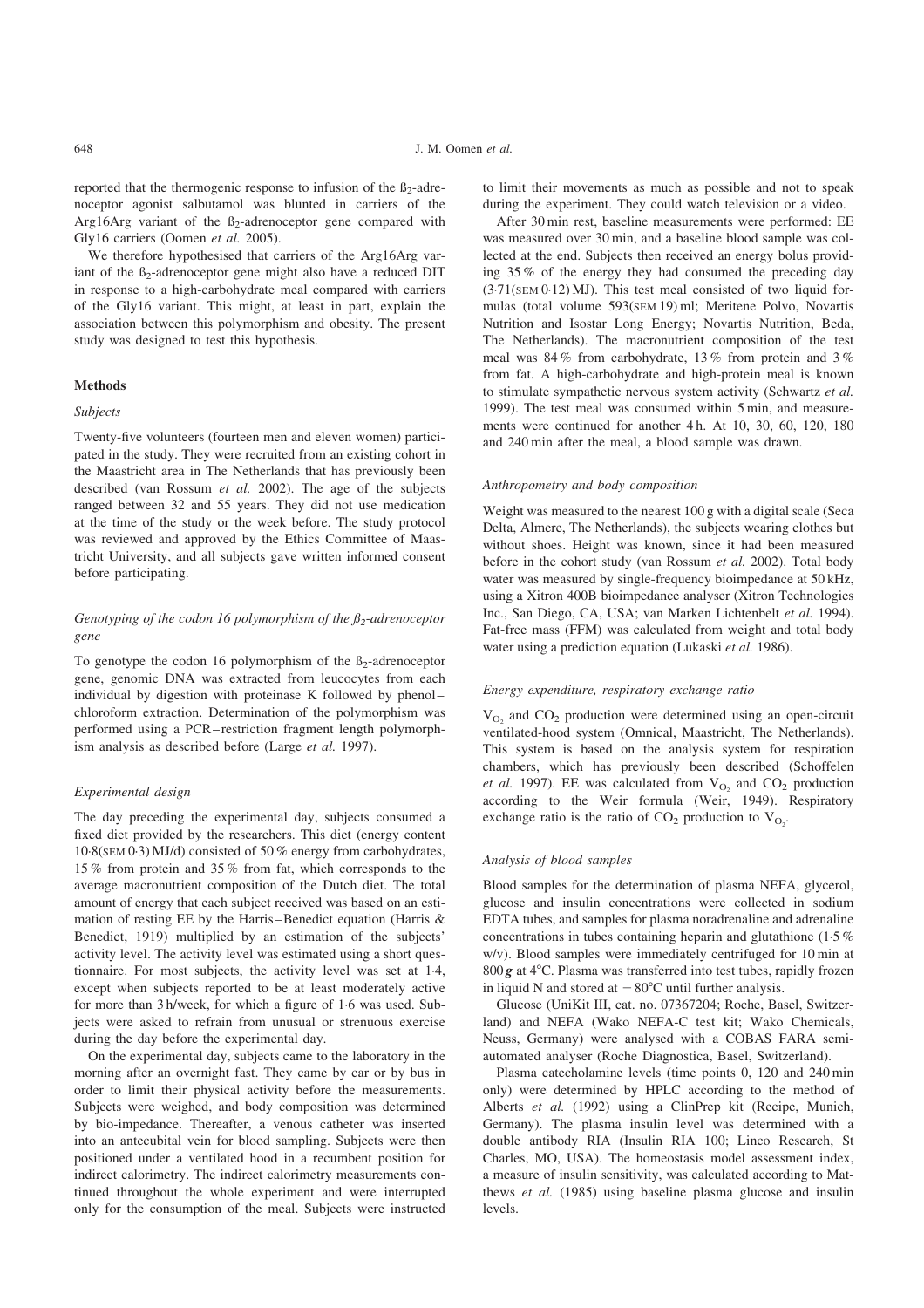#### Statistical methods

Data are presented as means with their standard errors. For between-group comparisons, EE was adjusted for FFM. Besides absolute values of EE adjusted for FFM, the change in EE from baseline was also expressed as the change relative to the baseline (relative  $EE = EE/b$ aseline  $EE$ ). DIT was calculated as the AUC of relative and absolute EE over the 4 h post-meal period and expressed as the relative DIT (relDIT) and absolute DIT (absDIT). Areas under the curve of post-meal changes from baseline were also calculated for glucose, insulin, NEFA, glycerol, noradrenaline and adrenaline concentrations. Changes over time were analysed for the whole group by repeated-measures ANOVA. ANOVA and independent sample  $t$  tests were used for comparisons between groups.

Simple regression analysis (Pearson's correlation) was performed with absDIT as the dependent variable and different parameters as the independent variable (energy content of the meal, AUC for glucose, insulin, NEFA, glycerol, noradrenaline and adrenaline, baseline plasma noradrenaline and adrenaline, and homeostasis model assessment index). Multiple stepwise regression analysis, with variables of the simple regression analysis with a value of  $P < 0.2$  and polymorphism groups as dummy variables, was conducted to estimate the independent contributions of these variables to absDIT.  $P < 0.05$  was considered to be statistically significant, and all tests were performed as twotailed tests. Statistical analyses were performed with the SPSS 11.0 statistical package (SPSS Inc. Chicago, IL, USA).

#### Results

## Responses to the meal in the whole group

One subject could only consume half of the test meal and was therefore excluded from the analysis. Data on twenty-four subjects are reported. Their characteristics are shown in Table 1.

After the test meal, EE increased significantly in the whole group. After 120 min, EE was significantly higher than baseline EE  $(5.61$  (SEM  $0.10$ ) kJ/min adjusted for FFM v. 4.63 (SEM 0·08) kJ/min adjusted for FFM, respectively;  $P < 0.001$ ) ([Fig. 1\)](#page-4-0). After 240 min, EE was lower (5·34 (SEM 0·09) kJ/min) than at 120 min ( $P<0.01$ ), but it was still significantly higher than the baseline EE  $(P<0.001)$  ([Fig 1\)](#page-4-0). The respiratory exchange ratio increased after the meal and remained elevated over the 4 h post-meal period ( $t = 0$  v.  $t = 240$  min,  $P < 0.001$ ) ([Fig. 2](#page-4-0)).

Changes in plasma concentrations of metabolites and insulin are shown in [Fig. 3.](#page-5-0) Plasma glycerol and NEFA levels were significantly lowered over the whole post-meal period  $(t = 0 \, v.$  $t = 240$  min,  $P < 0.001$ ). Plasma glucose concentration was significantly increased at 60 min compared with the baseline level  $(P<0.001)$  and was still higher at 240 min compared with baseline  $(P<0.05)$ . Plasma insulin levels were significantly increased at 60 min  $(P<0.001)$ . The insulin concentration increased after the meal and started to decrease 120 min after the meal but was still higher than baseline at  $240 \text{ min } (P \le 0.001)$ .

Plasma noradrenaline levels ([Fig. 4\)](#page-5-0) were significantly elevated at 120 min and 240 min after the meal compared with baseline levels ( $P < 0.05$ ). Plasma adrenaline levels ([Fig. 4\)](#page-5-0) were not significantly different from baseline at  $120 \text{ min}$  ( $P=0.08$ ). At 240 min, however, plasma adrenaline levels were significantly higher than at  $120 \text{ min } (P < 0.01)$ .

## Baseline values and responses to the meal in the  $\beta_2$ -adrenoceptor codon 16 polymorphism groups

Baseline EE was similar in all polymorphism groups (4·75 (SEM 0·11), 4·55 (SEM 0·10) and 4·42 (SEM 0·21(kJ/min adjusted for FFM, for Gly16Gly, Gly16Arg and Arg16Arg respectively; NS). There was no significant difference in absDIT  $(P=0.125; Fig. 1)$  $(P=0.125; Fig. 1)$ or relDIT  $(P=0.131)$  between groups [\(Table 2\).](#page-6-0) In addition, we compared glycine polymorphism carriers (Gly16Arg and Gly16Gly) with Arg16Arg individuals and found a trend  $(P=0.06)$  towards Arg16Arg having a higher absDIT and a statistically higher relDIT ( $P=0.048$ ) compared with Gly polymorphism carriers. None of the other parameters differed statistically significantly between the three groups, either at baseline or with respect to meal-induced changes ([Figs. 2–4\)](#page-4-0).

#### Explanation of energy expenditure response to the meal

Of all tested variables, the change in EE after the meal (absDIT) was significantly correlated with the change in adrenaline concentration (AUC adrenaline;  $P = 0.003$ ) and with the energy content of the meal  $(P=0.024;$  [Table 3\)](#page-6-0). In a multiple-regression model, only the AUC of plasma adrenaline level contributed significantly to absDIT

Table 1. Subject characteristics, for the total group and the  $\beta_2$ -adrenoceptor codon 16 variants Gly16Gly, Gly16Arg and Arg16Arg. (Values are means with their standard errors)

|                                     | All       |            | Gly16Gly |            | Gly16Arg |            | Arg16Arg |      |
|-------------------------------------|-----------|------------|----------|------------|----------|------------|----------|------|
|                                     | Mean      | <b>SEM</b> | Mean     | <b>SEM</b> | Mean     | <b>SEM</b> | Mean     | SEM  |
| Sex (M/F)                           |           |            |          |            |          |            |          |      |
| Males $(n)$                         | 14        |            |          |            | 3        |            | 4        |      |
| Females (n)                         |           | 10<br>6    |          | 3          |          |            |          |      |
| Estimated energy intake (MJ/d)      | 10.76     | 0.30       | 10.79    | 0.41       | 10.36    | 0.19       | 11.17    | 0.83 |
| Energy content test meal (MJ)       | 3.76      | 0.11       | $3-7$    | 0.14       | 3.62     | 0.19       | 3.92     | 0.29 |
| Height (m)                          | 1.75      | 0.02       | 1.76     | 0.03       | 1.71     | 0.03       | 1.75     | 0.05 |
| Weight (kg)                         | $81 - 70$ | 3.00       | 81.40    | 4.10       | 80.50    | 3.80       | 84.10    | 9.80 |
| Age (years)                         | 45.20     | 1.40       | 44.00    | 2.10       | 49.50    | 1.50       | 43.30    | 2.40 |
| BMI $(kq/m2)$                       | 26.70     | 0.80       | 26.10    | $1-10$     | 27.70    | 1.30       | 27.00    | 2.10 |
| Body fat $(\%)$                     | 28.90     | 2.00       | 30.70    | 2.70       | 29.60    | 5.10       | 23.40    | 2.20 |
| Fat-free mass (kg)                  | 58.30     | 2.90       | 58.30    | 2.90       | 57.10    | 5.80       | 64.30    | 7.60 |
| Resting energy expenditure (kJ/min) | 4.63      | 0.08       | 4.75     | 0.11       | 4.55     | 0.10       | 4.42     | 0.21 |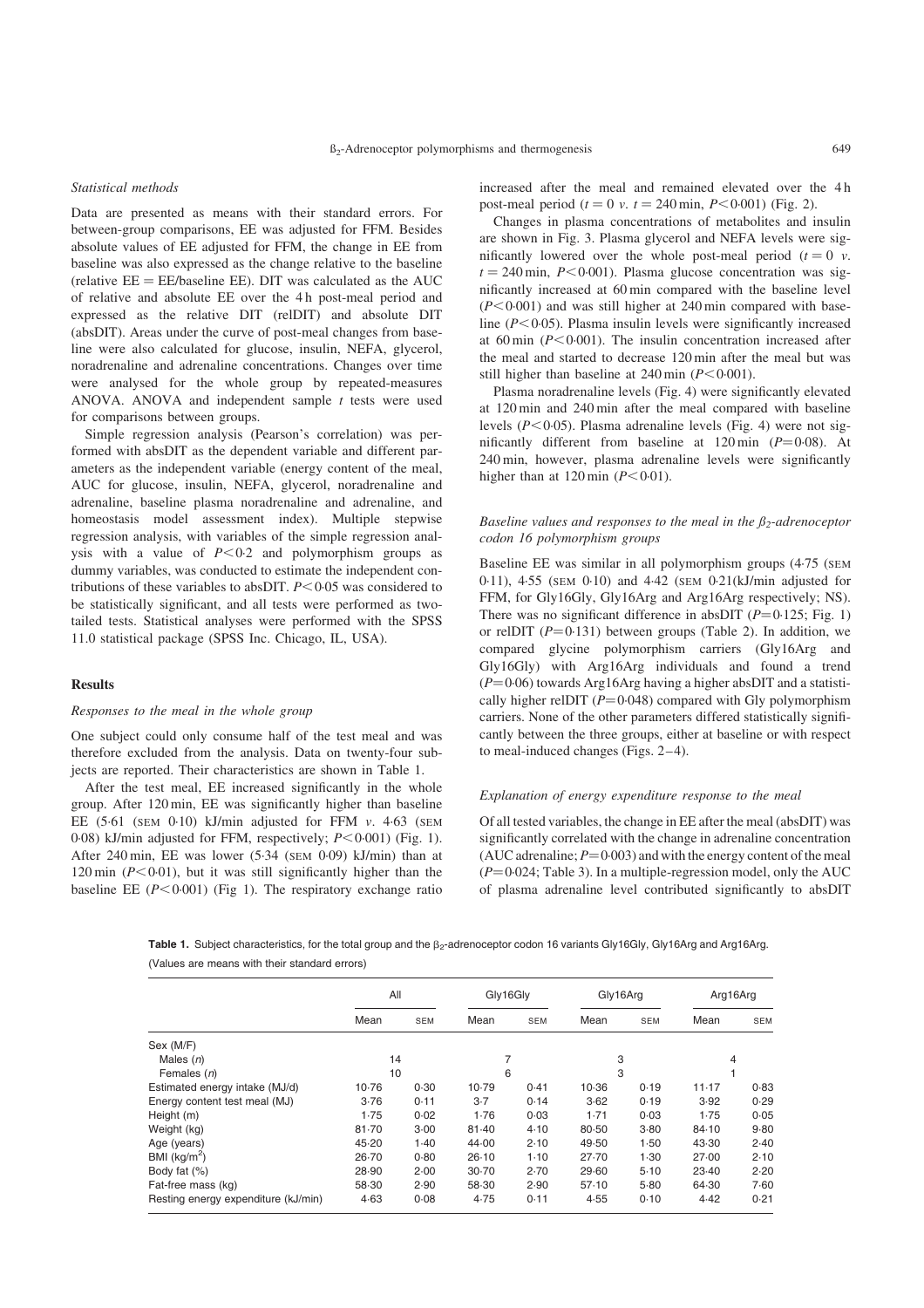<span id="page-4-0"></span>

Fig. 1. Energy expenditure (EE) adjusted for fat free mass (FFM; kg/min per kg FFM) for the three genetic variations in the  $\beta_{2}$ - adrenoceptor (- $\blacklozenge$  -, Gly16Gly;  $-$  – Gly16Arg;  $-\nabla$ –, Arg16Arg) before (t=0) and after (30 min intervals), a high carbohydrate meal. The meal was given directly after t=0. Values are means with their standard errors represented by vertical bars. The inset shows the results for the whole group.

 $(P=0.003$ , adjusted  $r^2$  0.323). When the polymorphism groups were entered into the regression model, the dummy variables did not contribute significantly to absDIT  $(P>0.20)$ . Similar results were found for relDIT.

#### Discussion

The aim of the present study was to investigate the influence of the codon 16 variants of the  $\beta_2$ -adrenoceptor gene on the thermogenic response to a meal. We hypothesised that subjects with the Arg16Arg polymorphism of the  $\beta_2$ -adrenoceptor would have a lower DIT after the meal than subjects with the Arg16Gly or Gly16Gly polymorphism. Our data do not support this hypothesis. In contrast, there was a higher relDIT and a trend towards a higher absDIT in the Arg16Arg carriers compared with the Gly polymorphism carriers. absDIT was most strongly associated with the adrenaline response to the meal, and an additional independent contribution of the polymorphism could not be demonstrated.



Fig. 2. Respiratory exchange ratio (RER) for the three genetic variations in the  $\beta_2$ -adrenoceptor (- $\bullet$ -, Gly16Gly; - $\circ$ - Gly16Arg; - $\blacktriangledown$ -, Arg16Arg) before (t=0) and after (30 min intervals) a high carbohydrate meal. Values are means with their standard errors represented by vertical bars. The inset shows the results for the whole group.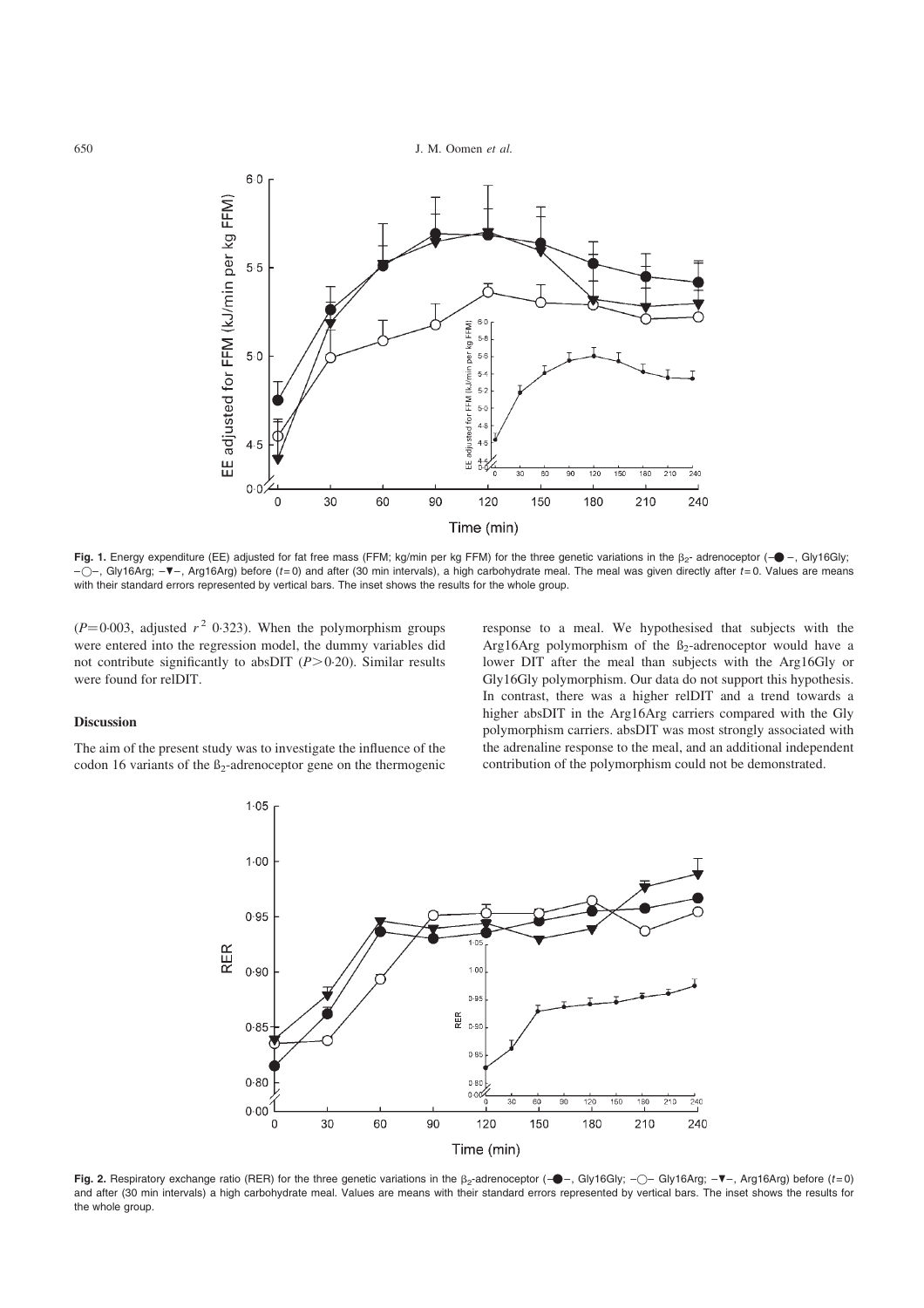$B_2$ -Adrenoceptor polymorphisms and thermogenesis 651

<span id="page-5-0"></span>

**Fig. 3.** Plasma glucose, insulin, glycerol and NEFA for the three genetic variations in the β<sub>2</sub>-adrenoceptor (-●-, Gly16Gly; -○-, Gly16Arg; -▼-, Arg16Arg),<br>before (*t* = 0) and after (10, 30, 60, 120, 180 and 240 min) a



Fig. 4. Plasma nonadrenaline and adrenaline levels for the three genetic variations in the  $\beta_2$ -adrenoceptor (- $\bullet$ -, Gly16Gly; - $\circ$ -, Gly16Arg; - $\blacktriangledown$ -, Arg16Arg), before (t = o) and after (120 min intervals) a high carbohydrate meal. Values are means with their standard errors represented by vertical bars. The insets shows the results for each whole group.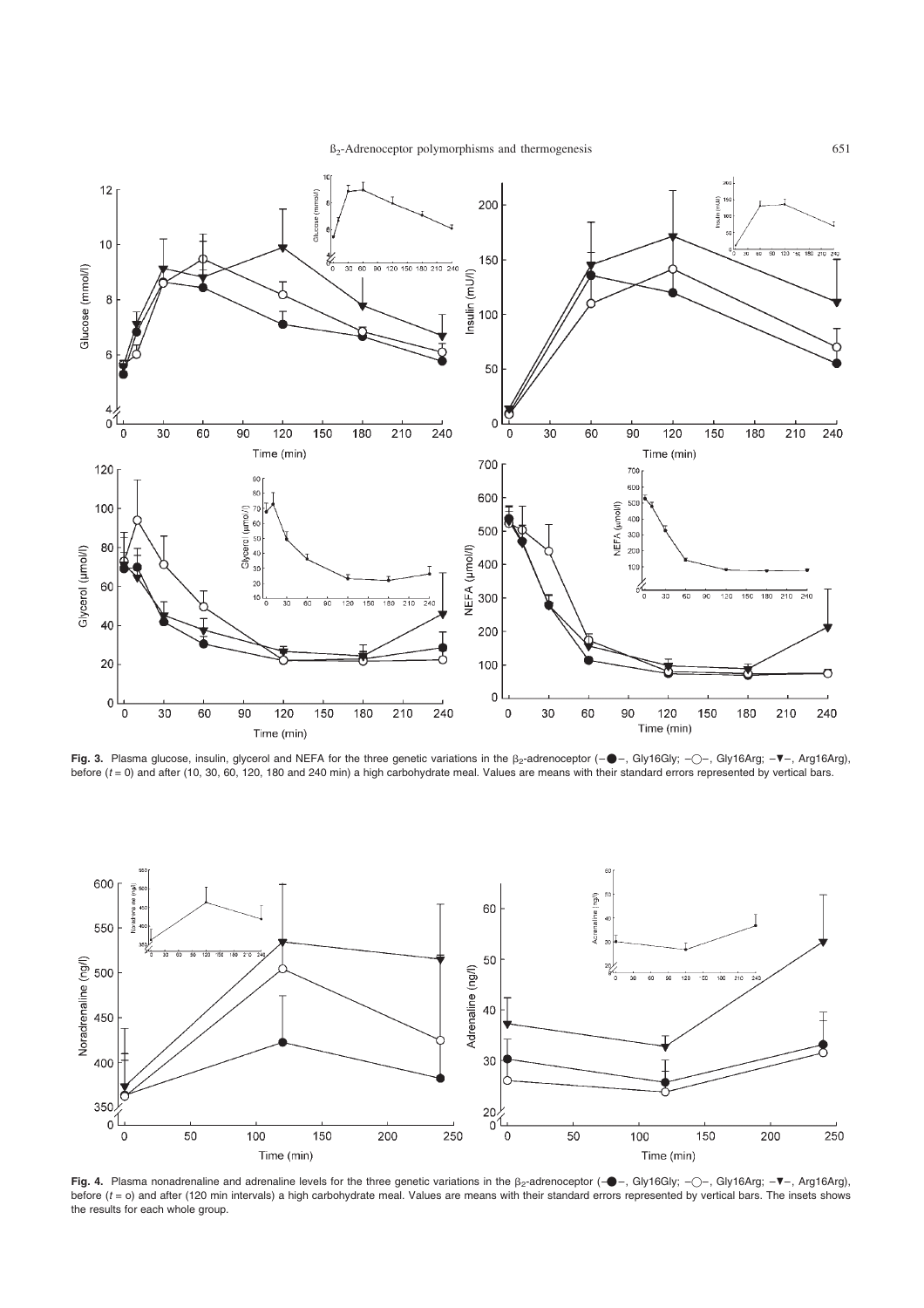<span id="page-6-0"></span>Table 2. Absolute diet-induced thermogenesis (absDIT) and relative dietinduce thermogenesis (relDIT) in the polymorphism groups, Gly16Gly, Gly16Arg and Arg16Arg

(Values are means with their standard errors)

|                                     | Gly16Gly<br>n <sub>13</sub> |               | Gly16Arg      | n6            | Arg16Arg<br>n 5 |               |
|-------------------------------------|-----------------------------|---------------|---------------|---------------|-----------------|---------------|
|                                     | Mean                        | <b>SEM</b>    | Mean          | <b>SEM</b>    | Mean            | <b>SEM</b>    |
| Abs DIT (kJ/4 h)<br>Rel DIT (%/4 h) | $175-1$<br>$15-5$           | $14-6$<br>1.5 | 147.5<br>13.5 | $10-8$<br>1.1 | 232.2<br>22.7   | 14.3<br>$6-4$ |

Meal-induced thermogenesis is partly mediated by increased sympathoadrenal activity (Valensi et al. 1998; Camastra et al. 1999; Schwartz et al. 1999; Lowell & Bachman, 2003). ß-Adrenoceptor blockade blunts meal-induced thermogenesis, especially between 2 and 4h after the meal (Astrup et al. 1989), indicating that the ß-adrenergic branch of the sympathoadrenal system is involved in this response during this period. In particular, the  $\beta_2$ adrenoceptor seems to be important in catecholamine-induced thermogenesis (Nagase et al. 2001). The magnitude of the meal-induced stimulation of the sympathoadrenal system is mainly determined by the size of the meal and its carbohydrate and protein content (Schwartz et al. 1999). Because we wanted to study differences in response to meal-induced stimulation of the  $\beta_2$ -adrenoceptors between subjects with different variants of the  $\beta_2$ -adrenoceptor gene, we tried to optimise the meal-induced ß-adrenergic stimulation by giving a large meal with a high carbohydrate content.

Over the 4 h post-meal period, the expected increases in EE, respiratory exchange ratio, and glucose and insulin concentrations were found, accompanied by reductions in plasma NEFA and glycerol concentrations (Welle & Campbell, 1983b; Astrup et al. 1987). Differences in insulin sensitivity have been shown to affect DIT (Camastra et al. 1999). In the present study, however, the homeostasis model assessment index, as a measure of insulin sensitivity, was not correlated with absDIT. This could be due to the fact that the variation in homeostasis model assessment index in our study was relatively small. DIT has also been shown to be impaired in obese compared with lean individuals, although results are not consistent (de Jonge & Bray, 2002). We did not find a significant correlation between percentage fat and absDIT  $(r - 0.272, P = 0.199)$ , or between BMI and absDIT (r 0.141,

Table 3. Pearson correlations  $(r)$  of different variables with absolute diet-induced thermogenesis (absDIT), and corresponding P values.

|                               | r          | $P$ value |
|-------------------------------|------------|-----------|
| Energy content test meal      | 0.459      | $0.024*$  |
| AUC glucose                   | 0.116      | 0.606     |
| AUC insulin                   | 0.292      | 0.177     |
| <b>AUC NEFA</b>               | 0.182      | 0.442     |
| AUC glycerol                  | $-0.142$   | 0.528     |
| Baseline plasma noradrenaline | 0.395      | 0.056     |
| Baseline plasma adrenaline    | 0.096      | 0.656     |
| AUC noradrenaline             | 0.109      | 0.620     |
| AUC adrenaline                | 0.595      | $0.003*$  |
| <b>HOMA</b> index             | 0.260      | 0.220     |
| Fat percentage                | $-0.272$ t | $0.199+$  |
| <b>BMI</b>                    | 0.141      | 0.512     |

AUC, area under the curve; HOMA, homeostasis model assessment.

 $*P<0.05$ ; †  $P<0.2$ .

 $P=0.512$ ), but the ranges of percentage fat and BMI in our group were relatively small.

The plasma noradrenaline concentration was increased at 2 and 4 h after the meal, the plasma adrenaline level only at 4 h. This early response in plasma noradrenaline level and delayed response in plasma adrenaline level has been shown before (Welle & Campbell 1983a; Astrup et al. 1987). Astrup et al. (1986) suggested that the delayed increase in plasma adrenaline was elicited by the decrease in plasma glucose during this period. The AUC of the post-meal changes in plasma adrenaline was the only parameter that contributed significantly to the variation in DIT  $(r^2 \ 0.32)$ . Because adrenaline has a higher affinity for  $\beta_2$ -adrenoceptors than  $B_1$ - or  $B_3$ -adrenoceptors (Hoffmann *et al.* 2004), the metabolic effects of adrenaline are predominantly mediated by  $\beta_2$ -adrenoceptors. Our data do not support a modulation of the adrenaline-induced thermogenic effect by the codon 16 polymorphism of the  $\beta_2$ -adrenoceptor gene, as hypothesised. There was no evidence for a blunted absDIT in subjects with the Arg16Arg variant of the gene compared with Gly16 polymorphism carriers. Instead, we found a trend towards an increased absDIT in the Arg16Arg group compared with the glycine carriers, and relDIT was significantly higher in the Arg16Arg group. Based on the results of the multiple regression analysis, this difference in DIT was partly explained by a variation in adrenaline response, although we were unable to demonstrate statistically significant differences in adrenaline response between the groups.

Our initial hypothesis of a reduced DIT in Arg16Arg homozygotes was based on several previous findings. The Arg16Arg polymorphism has been associated with a reduced sensitivity to  $\beta_2$ adrenoceptor agonist-induced lipolysis in isolated human fat cells (Large et al. 1997; Eriksson et al. 2004). Moreover, in a previous study, we showed that individuals with the Arg16Arg genotype had a blunted thermogenic response to stimulation with the  $\beta_2$ -adrenoceptor agonist salbutamol compared with Gly16 carriers (Oomen et al. 2005). Both factors might contribute to an increased susceptibility to weight gain and obesity in Arg16Arg carriers. The Arg16 polymorphism has indeed been associated with obesity or obesityrelated phenotypes in many studies (Echwald et al. 1998; Hellstrom et al. 1999; Kortner et al. 1999; Meirhaeghe et al. 1999; Ukkola et al. 2001; van Rossum et al. 2002; Garenc et al. 2003; Gonzalez Sanchez et al. 2003), although there are also studies that do not find this association (Ishiyama-Shigemoto et al. 1999; Hayakawa et al. 2000). The results of this study, however, suggest that even though the Arg16 variant of the  $\beta_2$ -adrenoceptor may be less sensitive to direct  $\beta_2$ -adrenoceptor stimulation in vitro and in vivo, the thermogenic response to a meal is increased rather than reduced in Arg16 homozygotes compared with Gly16 carriers.

Whether the lower sensitivity of the Arg16Arg  $\beta_2$ -adrenoceptor is compensated by a higher level of sympathetic stimulation, or whether a higher level of stimulation induces a reduced responsiveness of the  $B_2$ -adrenoceptor, cannot be derived from our data. The latter mechanism seems unlikely in view of the fact that, in vitro, an enhanced agonist-promoted downregulation of the Gly16 receptor compared with the Arg16 receptor is well established (Liggett, 1997). However, the opposite has been demonstrated in vivo for isoprenaline-induced venodilatation, which was insensitive to downregulation in Gly16 homozygotes, whereas those homozygous for Arg16 showed significant downregulation during the 2 h isoprenaline infusion (Dishy et al. 2001).

How a reduced sensitivity of the  $\beta_2$ -adrenoceptor could lead to an increased activation of the sympathoadrenal system is not clear from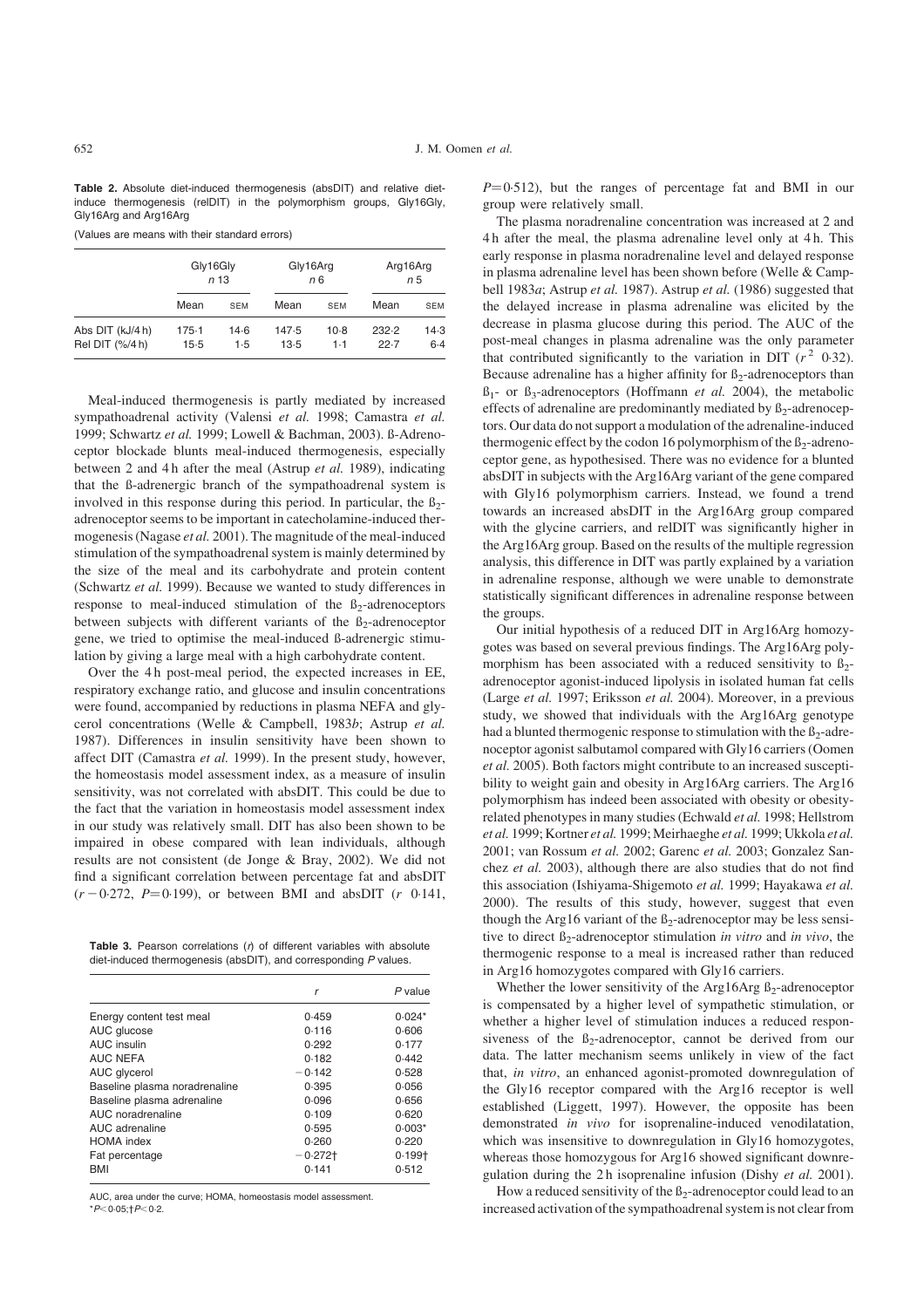our data, but assuming that the adrenaline response is indeed linked to changes in plasma glucose (Astrup et al. 1986), it is conceivable that a reduced glucose output by the liver to compensate for the fall in blood glucose late after the meal would induce a higher adrenaline response. Glucose output by the liver could be compromised by less responsive  $\beta_2$ -adrenoceptors involved in liver glycogenolysis or in reduced gluconeogenesis from glycerol owing to compromised ß2-adrenoceptor-mediated lipolysis.

In conclusion, the present study shows that there is no independent contribution of the codon 16 variant of the  $\beta_2$ -adrenoceptor gene to the thermogenic response after a high-carbohydrate meal, but that this response is positively correlated with the plasma adrenaline response to the meal.

#### References

- Alberts G, Boomsma F, Man in't Veld AJ & Schalekamp MA (1992) Simultaneous determination of catecholamines and dobutamine in human plasma and urine by high-performance liquid chromatography with fluorimetric detection. J Chromatogr 583, 236-240.
- Astrup A, Andersen T, Henriksen O, Christensen NJ, Bulow J, Madsen J & Quaade F (1987) Impaired glucose-induced thermogenesis in skeletal muscle in obesity. The role of the sympathoadrenal system. Int J Obes 11, 51–66.
- Astrup A, Bulow J, Christensen NJ, Madsen J & Quaade F (1986) Facultative thermogenesis induced by carbohydrate: a skeletal muscle component mediated by epinephrine. Am J Physiol 250, E226–E229.
- Astrup A, Simonsen L, Bulow J, Madsen J & Christensen NJ (1989) Epinephrine mediates facultative carbohydrate-induced thermogenesis in human skeletal muscle. Am J Physiol 257, E340–E345.
- Bessard T, Schutz Y & Jequier E (1983) Energy expenditure and postprandial thermogenesis in obese women before and after weight loss. Am J Clin Nutr 38, 680–693.
- Camastra S, Bonora E, Del Prato S, Rett K, Weck M & Ferrannini E (1999) Effect of obesity and insulin resistance on resting and glucose-induced thermogenesis in man. EGIR (European Group for the Study of Insulin Resistance). Int J Obes Relat Metab Disord 23, 1307–1313.
- Chagnon YC, Rankinen T, Snyder EE, Weisnagel SJ, Perusse L & Bouchard C (2003) The human obesity gene map: the 2002 update. Obes Res 11, 313–367.
- de Jonge L & Bray GA (1997) The thermic effect of food and obesity: a critical review. Obes Res 5, 622–631.
- de Jonge L & Bray GA (2002) The thermic effect of food is reduced in obesity. Nutr Rev 60, 295–297, author reply 299–300.
- Dishy V, Sofowora GG, Xie HG, Kim RB, Byrne DW, Stein CM & Wood AJ (2001) The effect of common polymorphisms of the beta2-adrenergic receptor on agonist-mediated vascular desensitization. N Engl J Med 345, 1030–1035.
- Donahoo WT, Levine JA & Melanson EL (2004) Variability in energy expenditure and its components. Curr Opin Clin Nutr Metab Care 7, 599–605.
- Echwald SM, Sorensen TI, Tybjaerg-Hansen A, Andersen T & Pedersen O (1998) Gln27Glu variant of the human beta2-adrenoreceptor gene is not associated with early-onset obesity in Danish men. Diabetes 47, 1657–1658.
- Eriksson P, Dahlman I, Ryden M, Hoffstedt J & Arner P (2004) Relationship between beta-2 adrenoceptor gene haplotypes and adipocyte lipolysis in women. Int J Obes Relat Metab Disord 28, 185–190.
- Garenc C, Perusse L, Chagnon YC, et al. (2003) Effects of beta2-adrenergic receptor gene variants on adiposity: the HERITAGE Family Study. Obes Res 11, 612–618.
- Gonzalez Sanchez JL, Proenza AM, Martinez Larrad MT, Ramis JM, Fernandez Perez C, Palou A & Serrano Rios M (2003) The glutamine 27 glutamic acid polymorphism of the beta2-adrenoceptor gene is

associated with abdominal obesity and greater risk of impaired glucose tolerance in men but not in women: a population-based study in Spain. Clin Endocrinol (Oxf) 59, 476–481.

- Granata GP & Brandon LJ (2002) The thermic effect of food and obesity: discrepant results and methodological variations. Nutr Rev 60, 223–233.
- Harris J & Benedict F (1919) A Biometric Study of Basal Metabolism in Man. Washington: Carnegie Institute.
- Hayakawa T, Nagai Y, Kahara T, Yamashita H, Takamura T, Abe T, Nomura G & Kobayashi K (2000) Gln27Glu and Arg16Gly polymorphisms of the beta2-adrenergic receptor gene are not associated with obesity in Japanese men. Metabolism 49, 1215–1218.
- Hellstrom L, Large V, Reynisdottir S, Wahrenberg H & Arner P (1999) The different effects of a Gln27Glu beta 2-adrenoceptor gene polymorphism on obesity in males and in females. J Intern Med 245, 253–259.
- Hoffmann C, Leitz MR, Oberdorf-Maass S, Lohse MJ & Klotz KN (2004) Comparative pharmacology of human beta-adrenergic receptor subtypes – characterization of stably transfected receptors in CHO cells. Naunyn Schmiedebergs Arch Pharmacol 369, 151–159.
- Ishiyama-Shigemoto S, Yamada K, Yuan X, Ichikawa F & Nonaka K (1999) Association of polymorphisms in the beta2-adrenergic receptor gene with obesity, hypertriglyceridaemia, and diabetes mellitus. Diabetologia 42, 98–101.
- Kortner B, Wolf A, Wendt D, Beisiegel U & Evans D (1999) Lack of association between a human beta-2 adrenoceptor gene polymorphism (gln27glu) and morbid obesity. Int J Obes Relat Metab Disord 23, 1099–1100.
- Large V, Hellstrom L, Reynisdottir S, Lonnqvist F, Eriksson P, Lannfelt L & Arner P (1997) Human beta-2 adrenoceptor gene polymorphisms are highly frequent in obesity and associated with altered adipocyte beta-2 adrenoceptor function. J Clin Invest 100, 3005–3013.
- Liggett SB (1997) Polymorphisms of the beta2-adrenergic receptor and asthma. Am J Respir Crit Care Med 156, S156–S162.
- Lowell BB & Bachman ES (2003) Beta-adrenergic receptors, diet-induced thermogenesis, and obesity. *J Biol Chem* 278, 29385-29388.
- Lukaski HC, Bolonchuk WW, Hall CB & Siders WA (1986) Validation of tetrapolar bioelectrical impedance method to assess human body composition. J Appl Physiol 60, 1327–1332.
- Matthews DR, Hosker JP, Rudenski AS, Naylor BA, Treacher DF & Turner RC (1985) Homeostasis model assessment: insulin resistance and beta-cell function from fasting plasma glucose and insulin concentrations in man. Diabetologia 28, 412–419.
- Meirhaeghe A, Helbecque N, Cottel D & Amouyel P (1999) Beta2-adrenoceptor gene polymorphism, body weight, and physical activity. Lancet 353, 896.
- Nagase I, Yoshida T & Saito M (2001) Up-regulation of uncoupling proteins by beta-adrenergic stimulation in L6 myotubes. FEBS Lett 494, 175–180.
- Oomen JM, van Rossum CT, Hoebee B, Saris WH & van Baak MA (2005)  ${\beta}$ 2-Adrenergic receptor polymorphisms and salbutamolstimulated energy expenditure. J Clin Endocrinol Metab 90, 2301–230.
- Schoffelen PF, Westerterp KR, Saris WH & Ten Hoor F (1997) A dualrespiration chamber system with automated calibration. J Appl Physiol 83, 2064–2072.
- Schutz Y, Golay A, Felber JP & Jequier E (1984) Decreased glucoseinduced thermogenesis after weight loss in obese subjects: apredisposing factor for relapse of obesity? Am J Clin Nutr 39, 380–387.
- Schwartz MW, Baskin DG, Kaiyala KJ & Woods SC (1999) Model for the regulation of energy balance and adiposity by the central nervous system. Am J Clin Nutr 69, 584–596.
- Tappy L (1996) Thermic effect of food and sympathetic nervous system activity in humans. Reprod Nutr Dev 36, 391–397.
- Tappy L (2004) Metabolic consequences of overfeeding in humans. Curr Opin Clin Nutr Metab Care 7, 623–628.